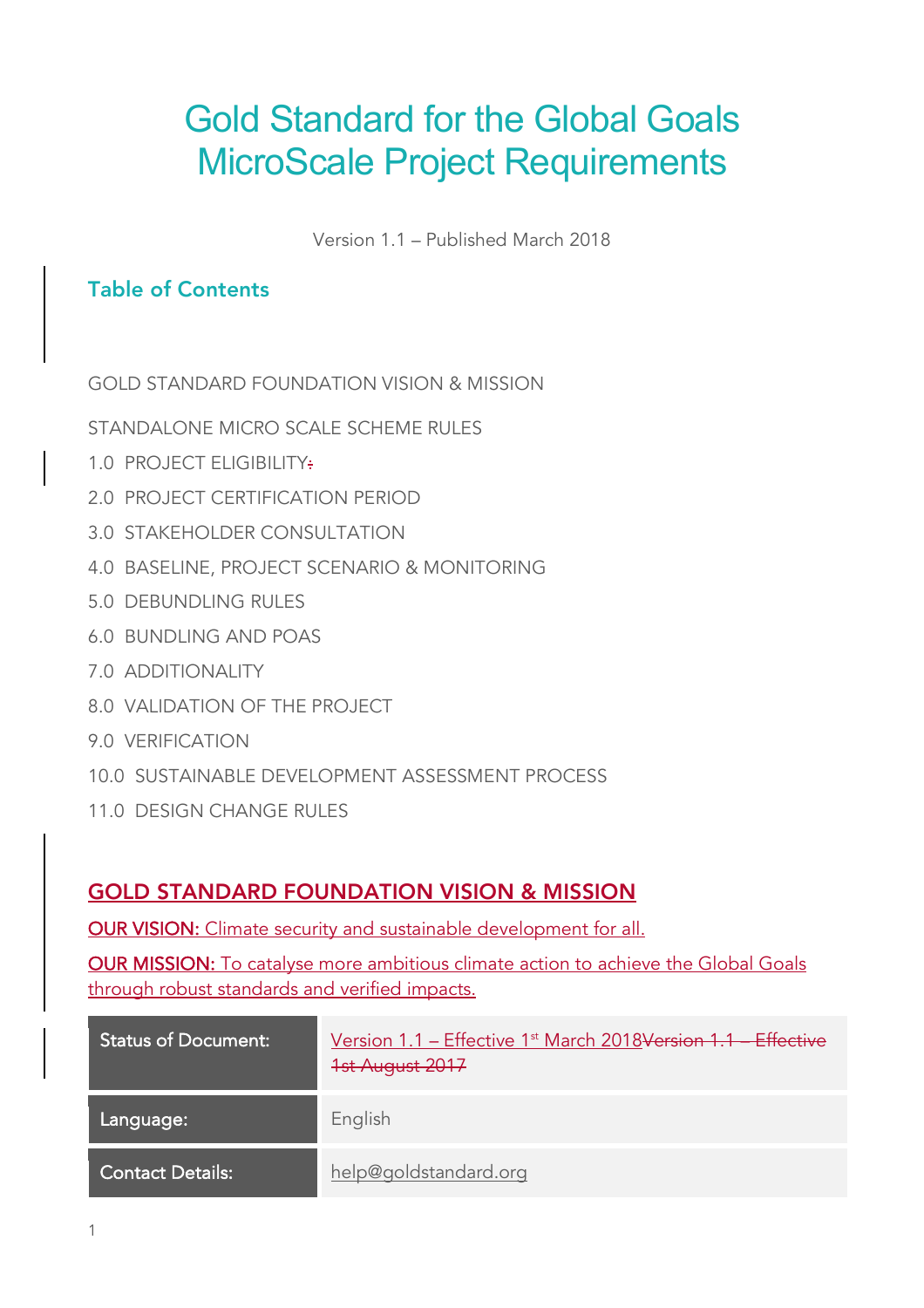www.goldstandard.org

Next planned update: 02<sup>nd</sup> September 2019

#### PREFACE STANDALONE MICRO-SCALE SCHEME RULES

Unless stated otherwise in this document, rules provided in The Gold Standard for the Global Goals Principles & Requirements apply to this scheme. In case of any discrepancy, the rules in this document shall prevail.

Projects applying the Gold Standard Land-use & Forest Activity Requirements shall apply the Micro -scale Project Requirements contained in that document. The Requirements included in this document are not applicable to Gold Standard Land-use & Forest Projects.

# 1.0 PROJECT ELIGIBILITY:

**1.1 (a) Scale of the project:** Projects are eligible under the micro -scale scheme if the annual emission reductions achieved are limited to a maximum of 10,000 tonnes of

 $CO<sub>2</sub>e<sub>q</sub>$  in each and every year of the crediting period or as defined within respective Activity Requirements. Whenever actual emission reductions as per the verification report exceed the upper threshold for a given registered project, the project can still request for issuance, but the claimable emission reductions are capped at  $10,000$  tonnes of  $CO<sub>2</sub>$ eq per year.

1.2 (b) - Type of project: Eligible project types are as defined by the Gold Standard for the Global Goals Principles & Requirements Gold Standard for the Global Goals Principles & Requirements except (LU&F Projects) and that comply with the GS specific eligibility requirements listed in **Activity Requirements**.

**1.3 (c) Host country:** Projects can be located in any host country.

**1.4 (d) Project cycle**: Both regular and retroactive cycle projects are eligible to apply under this scheme*.* 

1.5 (e) Date of first submission: The date of first submission of a micro-scale project is defined as the upload of project documents for Preliminary Review.

## 2.0 PROJECT CERTIFICATION & CREDITING PERIOD

2.1 Projects must follow the certification & crediting period rules as defined in the Gold Standard for the Global Goals Principles & Requirements Gold Standard for the Global Goals Principles & Requirements or in Activity Requirements where applicable.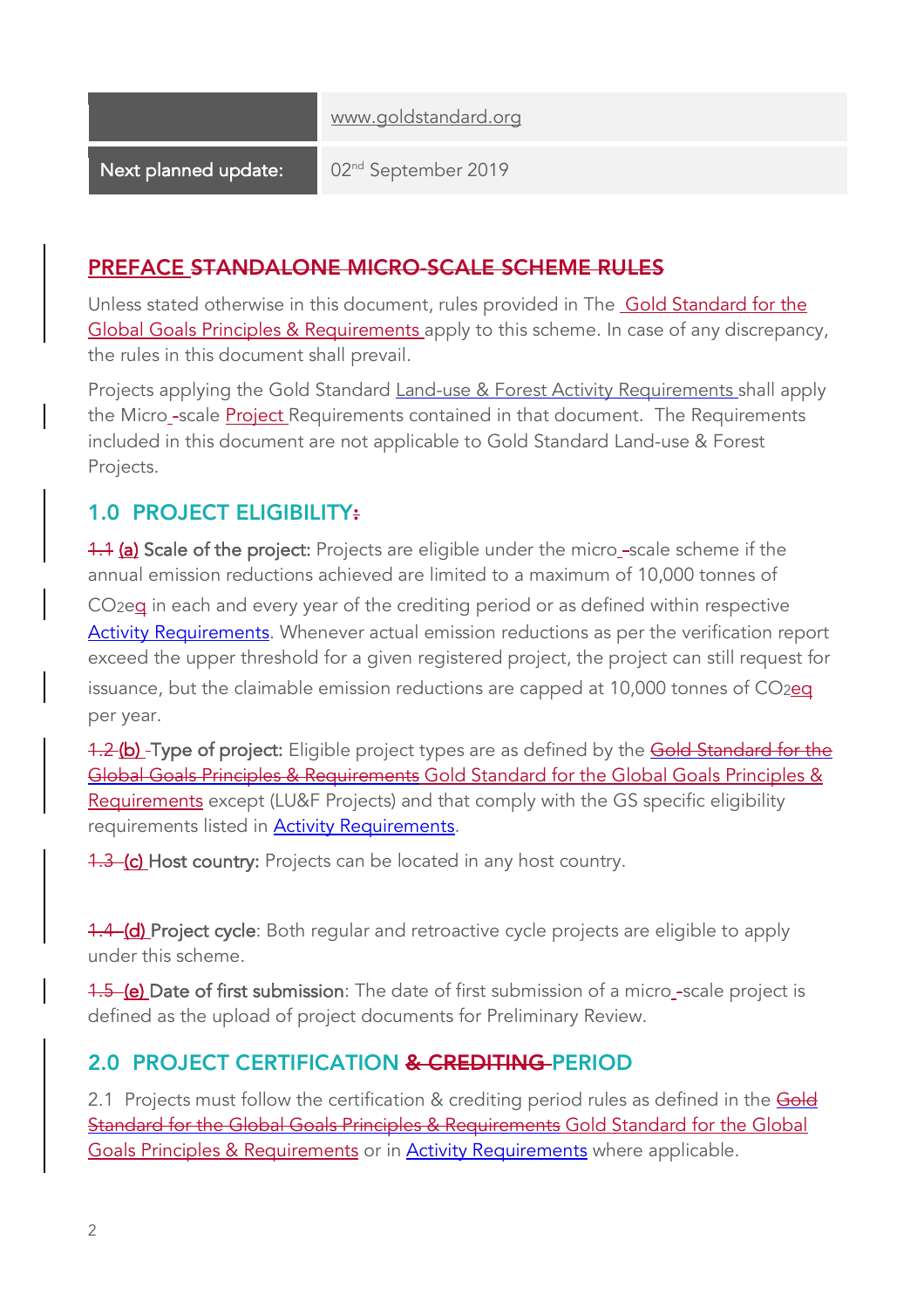# 3.0 STAKEHOLDER CONSULTATION

3.1 A two-step stakeholder consultation must take place as per the Gold Standard for the Global Goals **Stakeholder Procedure, Requirements and Guidelines**.

3.2 Project developers shall also implement the continuous input/grievance mechanism to solicit feedback from stakeholders on unforeseen issues throughout the certification period of the project.

# 4.0 BASELINE, PROJECT SCENARIO & MONITORING

4.1 Baselines, project scenario and monitoring shall be defined as per GS-Approved Methodology (including approved CDM Methodologies). The latest methodology version applicable at the time of first submission to The Gold Standard shall be used. Alternatively, a new methodology may be described and submitted as part of the project documentation for approval as per the Gold Standard for the Global Goals Principles & Requirements.Gold Standard for the Global Goals Principles & Requirements.

4.2 New simplified, conservative approaches (e.g. based on default factors) as well as the consideration of suppressed demand elements are encouraged in order to further streamline the evaluation of SDG Impacts, as long as convincing arguments are provided as to why the approach proposed is conservative enough. The simplified methodology is submitted as part of the Project Design Document. (PDD).

4.3 Once approved as part of a given project, new methodologies can be used by all project developers for future standalone micro -scale projects.

4.4 When The Gold Standard Foundation is not in a position to evaluate with sufficient confidence if the new submitted methodology is appropriate and conservative enough, the proposed methodology will be sent out for external review, as per usual procedures for approval of new methodologies under The Gold Standard. In such a case, and unless the applicant decides to withdraw the methodology, the cost of this external review must be covered by the applicants.

## 5.0 DEBUNDLING RULES

5.1 No debundling rules apply to this scheme. However, the scheme can be discontinued anytime upon decision of The Gold Standard Technical Advisory Committee (TAC) in case it is shown as being abused. In such a case, projects already submitted remain eligible for their entire crediting period.

## 6.0 BUNDLING AND PoOAsS

6.1 Projects can be submitted within a bundle, however the upper threshold outlined under section 1.0 applies to the bundle as a whole. Project Developers shall refer to the Programme of Activity Requirements micro-programme-rules for the submission of microscale projects under a programme.

# 7.0 ADDITIONALITY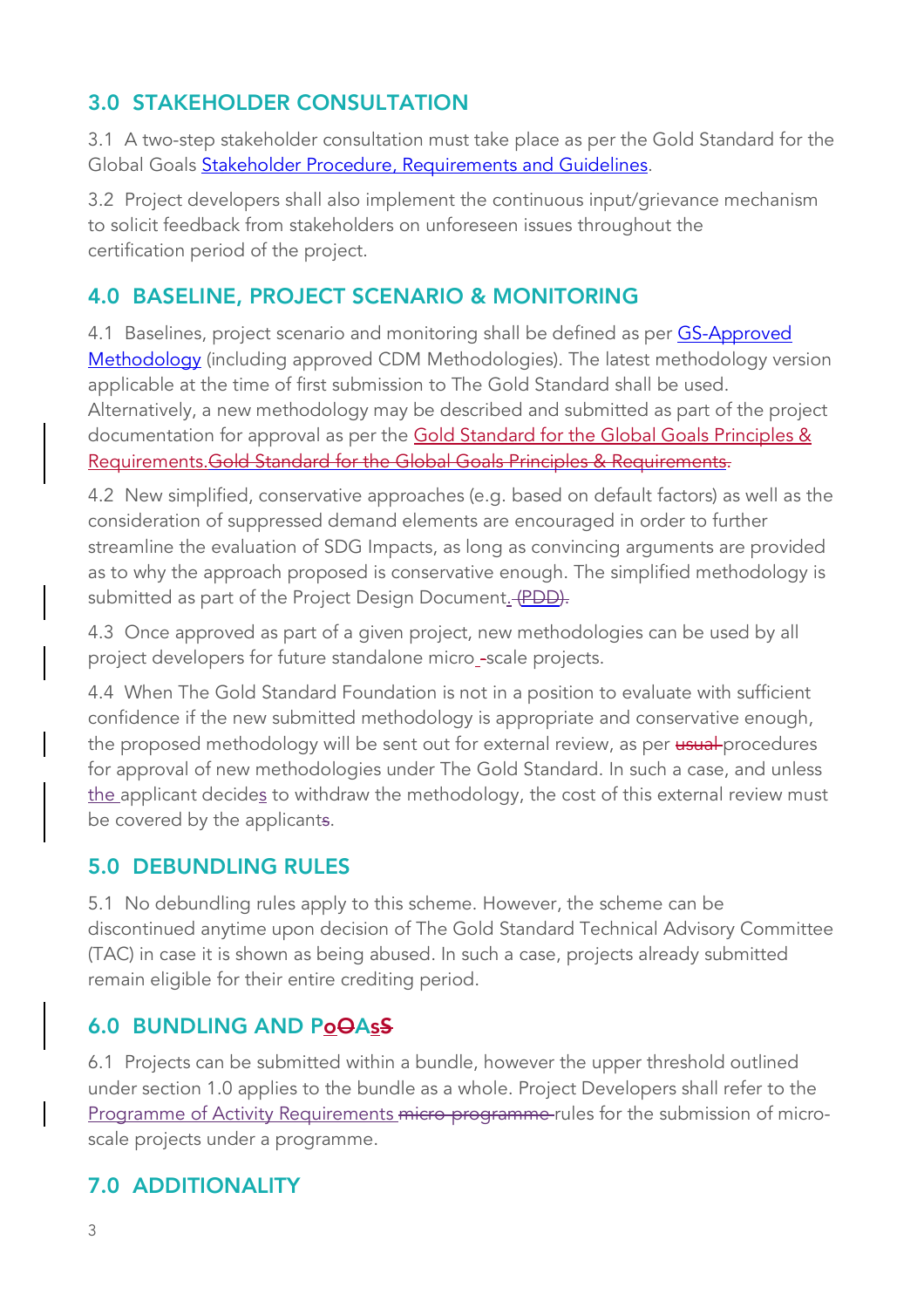7.1 The additionality criteria for micro-scale projects as defined in the applicable Activity RequirementsActivity Requirements for micro scale projects shall apply. In the absence of specific Activity Requirements Activity Requirements the Gold Standard for the Global Goals Principles & RequirementsGold Standard for the Global Goals Principles & Requirements, Section 3.5 shall apply.

## 8.0 VALIDATION OF THE PROJECT

8.1 The Vvalidation shall be conducted in one of the following ways:

(a) The contracting of an eligible GS-VVB, hereafter VVB (as per the Gold Standard Validation & Verification Body RequirementsGold Standard Validation & Verification Body Requirements), as for any other project. The GS-WB has to meet all the requirements stated for non-micro scale project validation in core requirements. The project must make use of an existing methodology or submit the new methodology to Gold Standard for approval prior to Validation by the GS-VVB.

(b) The submission to *The Gold Standard Internal Validation process*. This option implies the payment of a flat fee to The Gold Standard Validation Fund, to initiate the validation of the project. Please refer the fee schedule for details.

(c) If the project proposes a new methodology for the accounting and monitoring of SDG outcomes, the internal validation process includes the approval or rejection of the proposed new approach by Gold Standard, unless, as discussed above, the new methodology is sent for external review.

8.2 For The Gold Standard Validation Fund option, the following procedures apply:

(a) The Gold Standard Secretariat shall be notified of the use of the Validation Fund option.

(b) The completed **PDD** with information on baseline and monitoring and the Validation Appraisal Report Gold Standard SDG Impacts report - Validation must be uploaded to the GS Registry.

(c) The Project Developer is notified on whether the project is selected for an appraisal of sustainable development aspects including GHG accounting by an Objective Observer, or if these aspects will be validated internally by Gold Standard alone. The Validation Fund will cover these costs. At all times, any assistance from The Gold Standard Validation Fund is subject to the availability of funds. This decision is made through a 'target-random' selection among micro-scale projects opting to make use of the Validation Fund (see section 10.0).

(cd) The Project Developer is notified on whether the project will be selected for an external validation by a GS-VVB, or will be validated internally by Gold Standard. In both cases, the Validation Fund covers the costs. At all times, any assistance from The Gold Standard Validation Fund is subject to the availability of funds. This decision is made through a 'target-random' selection among micro-scale projects opting to make use of the Validation Fund. In case project is selected for external validation by the GS-VVB,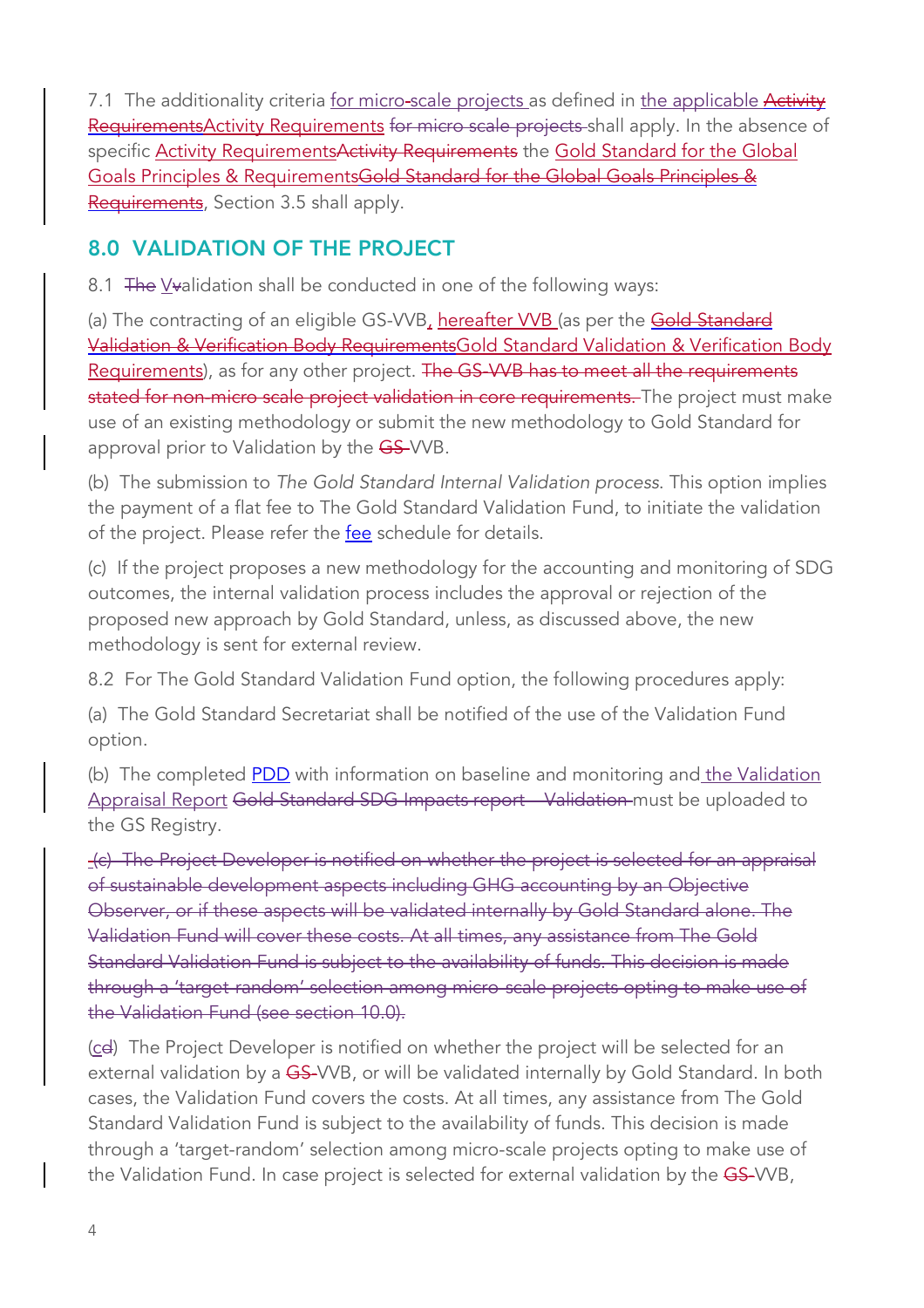Gold Standard will contract and pay the GS-VVB from validation fund. The pProject will follow the steps of a regular validation.

(d) For an internal validation, the Project Developer is notified on whether the project is selected for an appraisal of sustainable development aspects including SDG 13 - Climate Action by an Objective Observer, or if these aspects will be validated internally by Gold Standard alone. The Validation Fund will cover these costs. At all times, any assistance from The Gold Standard Validation Fund is subject to the availability of funds. This decision is made through a 'target-random' selection among micro-scale projects opting to make use of the Validation Fund (see-section 10.0 details the Sustainable Development Assessment Process).

#### 9.0 VERIFICATION

9.1 The Vverification of carbon accounting shall be conducted in either of the two following ways:

(a) The contracting of a GS-VVB<sub>-</sub> (as per the Gold Standard Validation & Verification Body Requirements), as for any other project

(b) Submission to *The Gold Standard Internal Verification process*. This option implies the payment of a flat fee to The Gold Standard Verification Fund, to initiate the verification of the project. Internal verification is initiated when fees is paid to The Gold Standard Verification Fund, the first fee being paid within nine months after registration.

9.2 The following procedure applies for The Gold Standard Verification Fund option:

(a) The Gold Standard Secretariat shall be notified of the choice of the Verification Fund option.

(b) The Monitoring Report and Gold Standard Sustainable Development Verification Appraisal Report - Verification must be uploaded into the registry with all necessary supporting documentation, if any..

(c) Project Developer is notified on whether the project is selected for an appraisal of sustainable development aspects including GHG accounting by an Objective Observer, or if these will be verified internally by Gold Standard alone. The Verification Fund will cover these costs. At all times, any assistance from The Gold Standard Verification Fund is subject to the availability of funds. This decision is made through a 'target-random' selection among micro-scale projects opting to make use of the Verification Fund (see section 10.0). If a micro scale project has not been selected for appraisal by an Objective Observer during validation then it must be subjected to OO's appraisal and site visit atleast once within 2 years of date of project design certification with Gold Standard or within 2 years of start of certification/crediting period, whichever is later.

(cd) PP The project developer is notified on whether the project is selected for an external verification by a GS-VVB or will be verified internally by Gold Standard. In both cases, the Verification Fund covers the costs. At all times, any assistance from The Gold Standard Verification Fund is subject to the availability of funds. This decision is made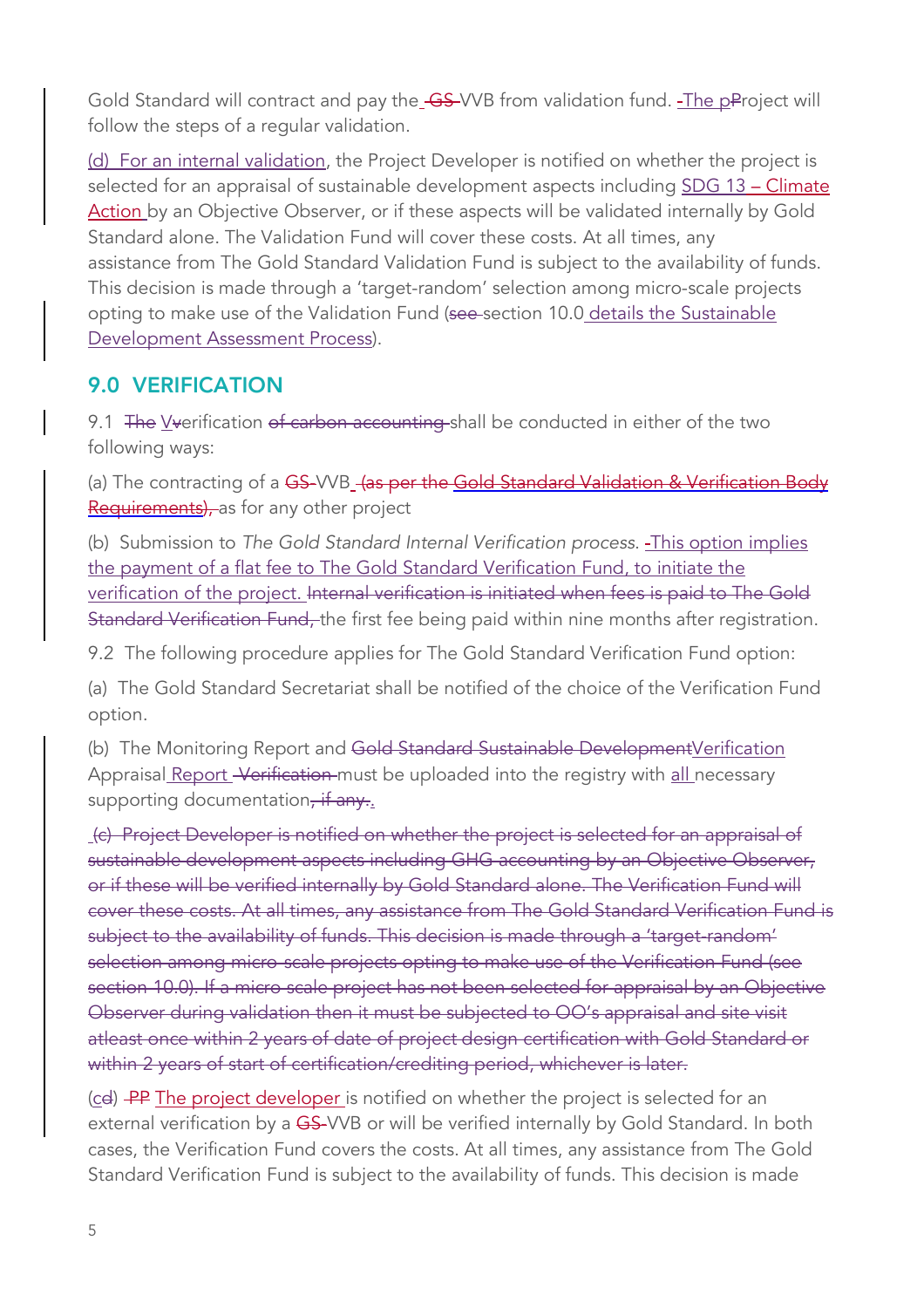through a 'target-random' selection among micro-scale projects opting to make use of the Verification Fund. Project Developers requested to have a project externally verified must provide The Gold Standard with at least three several competitive offers from GS-VVBs (at least three), contract the GS selected GS-VVB selected, and follow the steps of a regular Verification.

(d) For an internal verification, the Project Developer is notified on whether the project is selected for an appraisal of sustainable development aspects including SDG 13-by an Objective Observer, or if these will be verified internally by Gold Standard alone. The Verification Fund will cover these costs. At all times, any assistance from The Gold Standard Verification Fund is subject to the availability of funds. This decision is made through a 'target-random' selection among micro-scale projects opting to make use of the Verification Fund. (see section 10.0). If a micro scale project has not been selected for appraisal by an Objective Observer during validation then it must be subjected to an Objective Observer appraisal and site visit at least once within 2 two years of date of project design certification or with Gold Standard or within 2 years of start of certification/crediting period, whichever is later. - (Section 10 details the Sustainable Development Assessment Process)

9.3 It is possible for fraud to occur when Project Developer has deliberately provided information that is incorrect, and used to obtain Gold Standard status, or to inflate the SDG outcomes and impacts from the project. If fraud were suspected, it would be determined through the several rounds of requests for clarification and/or corrective action. If the Verification shows that the project documentation is fraudulent, and if Gold Standard has credible evidence that shows the negative intent of the Project Developer, the party submitting the project is permanently disqualified and this is publicly announced (see Gold Standard Terms & Conditions for more details).

## 10.0 SUSTAINABLE DEVELOPMENT ASSESSMENT PROCESS

10.1 Under the micro-scale scheme a target-random approach is applied to the project appraisal making use of an Objective Observer, at the Validation and/or Verification stage.

10.2 Upon Gold Standard request and in time for validation or verification, PDPs shall identify and provide the names and contact details of at least three independent experts (e.g. academics from local universities, staff from local NGOs or local consultancies, etc.) who shall appraise the project with respect to sustainable development aspects. The Gold Standard appoints one or more Objective Observers amongst the people suggested and/or other experts preferably chosen from The Gold Standard NGO Supporters, The Gold Standard Roster of Experts, or representatives of development organisations with host country experience such that environmental and socio-economic impacts can be credibly assessed. Experts are selected based on an assessment of the relevance of their expertise and knowledge of the local conditions.

10.3 The Objective Observers shall visit the site at validation or verification stage to provide an independent assessment of the following: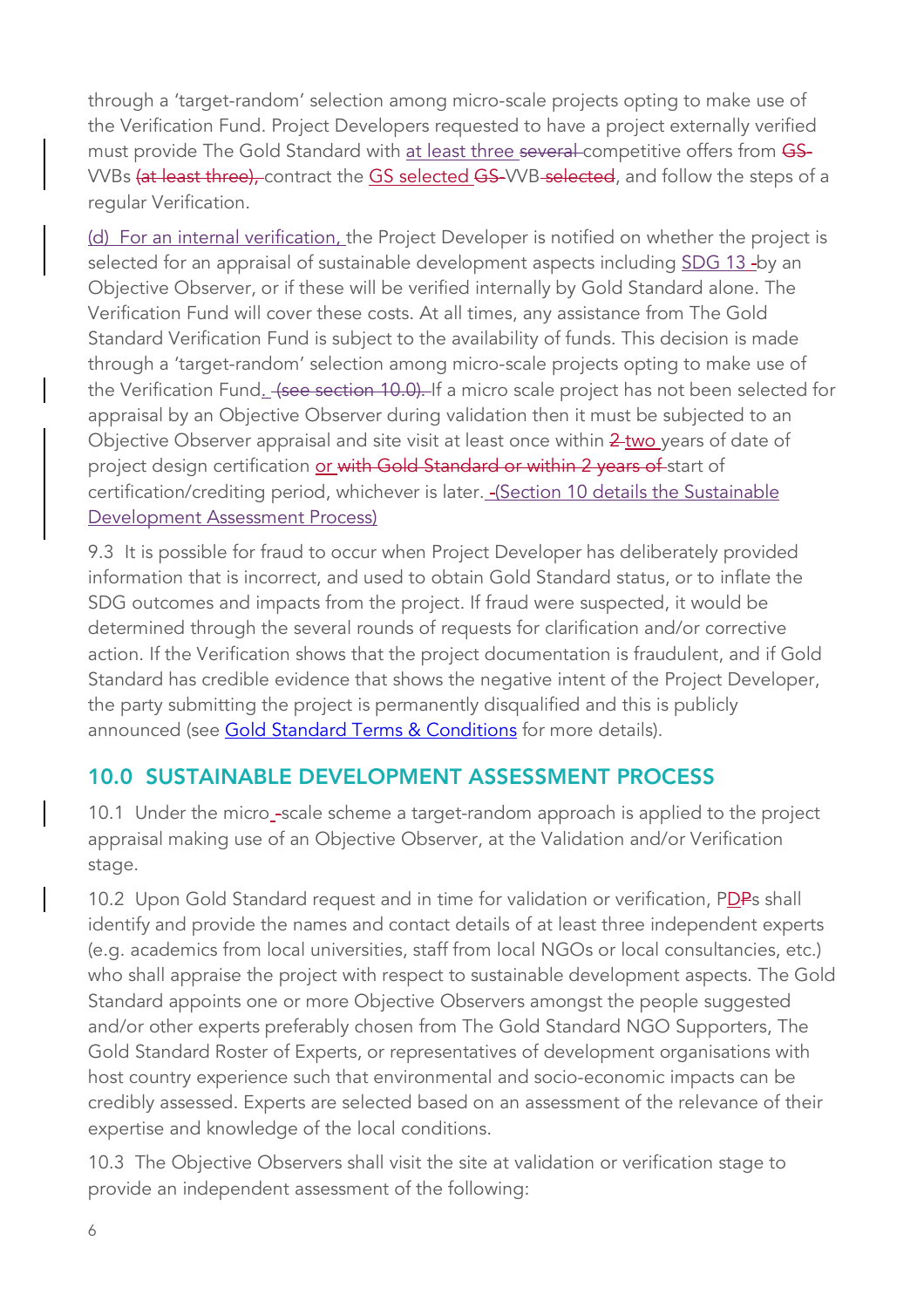(a) risks associated with the project with respect toto The Gold Standard Safequarding Principles & Requirements The Gold Standard Safequarding Principles (human rights abuse, environmental degradation, non-adherence to labour laws, corruption, etc.).

(b) contribution to three SDGs with mandatory contribution to SDG<sub>-13</sub> Climate Action

(c) completeness of stakeholder consultations

#### Validation stage

10.4 Project Developers shall carry out a self-assessment of the risks associated with the project with respect to The Gold Standard Safeguarding Principles & Requirements The Gold Standard Safequarding Principles (human rights abuse, environmental degradation, non-adherence to labour laws, corruption, etc.) and shall identify positive contribution to atleast three SDGs, with mandatory contribution to SDG 13. In case of project appraisal by an Objective Observer, the self-assessment shall be submitted for review by the Observer. The Objective Observer shall carry out a site-visit as part of the appraisal process.

10.57 The Project Developer shall provide SDG Impact details, which shall be reviewed by the Objective Observer.

10.5 During validation, when risks with regards to the Safeguarding Principles are identified as per the Objective Observer's appraisal, the Project Developer is required to prepare and submit an appropriate mitigation plan to the Objective Observer who will evaluate the appropriateness of the mitigation measures and they will be reported in the Validation Appraisal Report Objective Observer Validation Report. Inputs from stakeholders during the Stakeholder Consultation (SC) and Stakeholder Feedback Round (SFR) shall be taken into account for this assessment. SDG impact indicators shall also be included in the monitoring plan and discussed with Stakeholders.

10.76 The Validation Report reviewed-completed by the Objective Observers will be made available to Gold Standard TAC and Secretariat and NGO Supporters at the time of review and will form part of the project design certification process. The appraisal will be made publicly available following project Design Certification.

#### Verification stage

10.8 During verification, if the Objective Observer is selected for appraisal then he/she shall visit the site to:

- (a) Confirm the status of project operation,
- (b) Confirm Assess the SDG contribution by the project
- (c) Assess if the mitigation plan is effectively implemented and negative impacts and risks are being effectively mitigated,

(d) Check that other negative impacts have not resulted due to implementation and operation of the project.